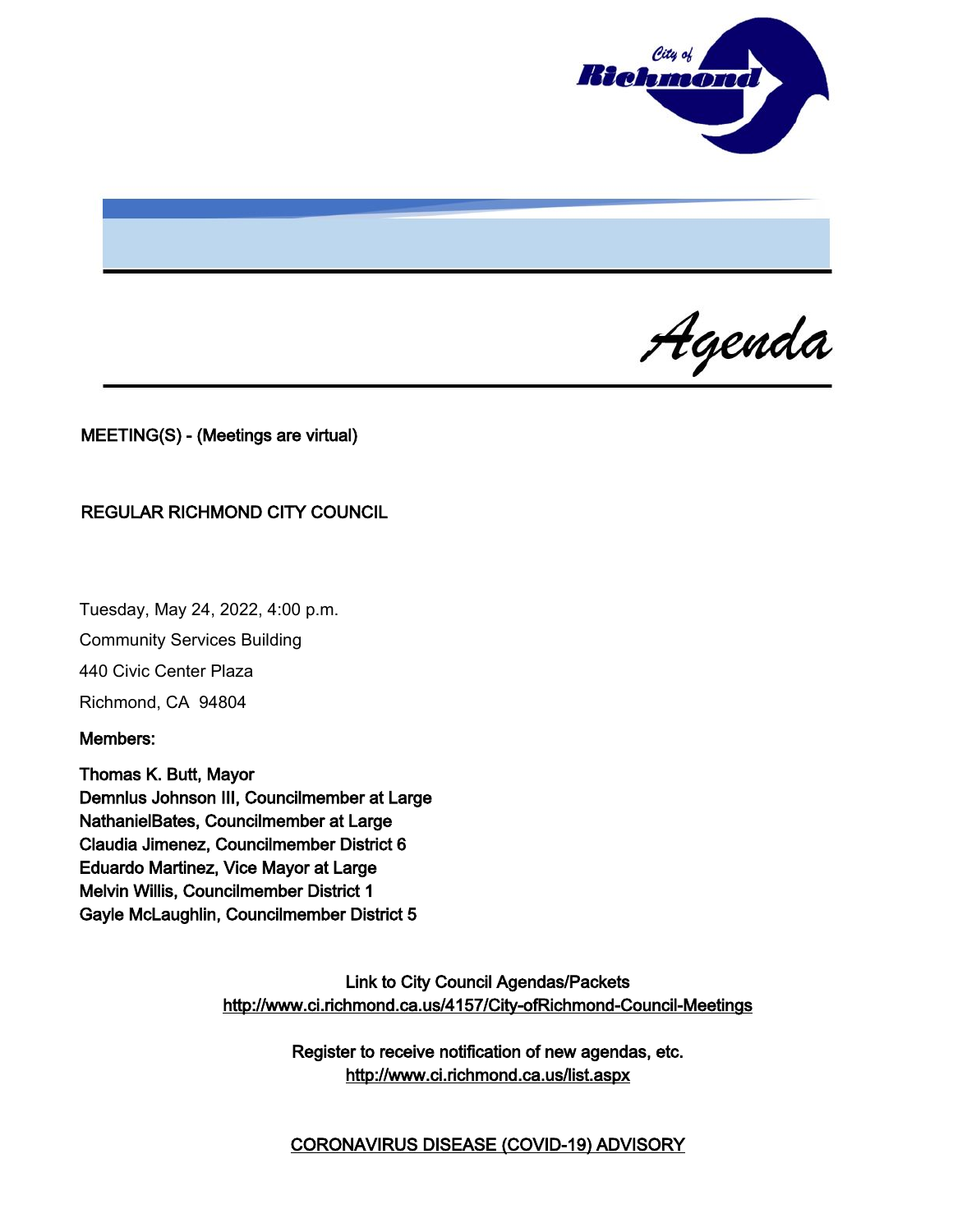PURSUANT to the Governor of the State of California's Assembly Bill 361 and in the interest of the public health and safety, attendance at the City of Richmond City Council meeting will be limited to Council members, essential City of Richmond staff, and members of the news media. Public comment will be confined to items appearing on the agenda and will be limited to the methods provided below.

#### How to watch the meeting from home:

- 1. KCRT Comcast Channel 28 or AT&T Uverse Channel 99
- 2. Livestream online at <http://www.ci.richmond.ca.us/3178/KCRT-Live>

Public comment may be submitted by mail, eComment, email and/or Zoom video conference in the manner that follows, provided that no member of the public may submit more than one verbal comment per agenda item.

Via mail: received by 1:00 p.m. the day of the meeting, sent to 450 Civic Center Plaza, 3rd Floor, Office of the Clerk, Richmond, CA 94804.

Via eComments: eComments are available once an agenda is published. Locate the meeting in "upcoming meetings" and click the comment bubble icon. Click on the item you wish to comment on. eComments can be submitted when the agenda is published and until the conclusion of public comments for the agenda item. eComments can be viewed by the City Council and members of the public as they are submitted. Email your comment to [cityclerkdept@ci.richmond.ca.us](mailto:cityclerkdept@ci.richmond.ca.us) should you have difficulty submitting an eComment during a meeting.

Via email: to [cityclerkdept@ci.richmond.ca.us](mailto:cityclerkdept@ci.richmond.ca.us) by 1:00 p.m. the day of the meeting. Emails **MUST** contain in the subject line 1) public comments – Open Session prior to Closed Session; 2) public comments – Open Forum; or 3) public comments agenda item # [include the agenda item number]. All such email with correctly labeled subject lines will be posted on-line and emailed to the City Council before the meeting is called to order. Email received after 1:00 p.m. will be posted on-line following the meeting as part of the supplemental materials attached to the meeting minutes.

Via Zoom by video conference: for Open Session and City Council: Please click the link below to join the webinar:

https://zoom.us/j/99312205643?pwd=MDdqNnRmS2k4ZkRTOWhlUldQOUF1Zz09 Passcode: ccmeeting

By iPhone one-tap: US: +16699006833,,99312205643# or +13462487799,,99312205643# By Telephone: Dial (for higher quality, dial a number based on your current location): US: +1 669 900 6833 or +1 346 248 7799 or +1 253 215 8782 or +1 312 626 6799 or +1 929 205 6099 or +1 301 715 8592 Webinar ID: 993 1220 5643

International numbers available: <https://zoom.us/u/aehrwCgISx>

To comment by video conference: click on the Participants button at the bottom of your screen and select the "Raise Your Hand" button to request to speak when Public Comment is being asked for. When called upon, press the unmute button. After the allotted time, you will then be re-muted. \*\*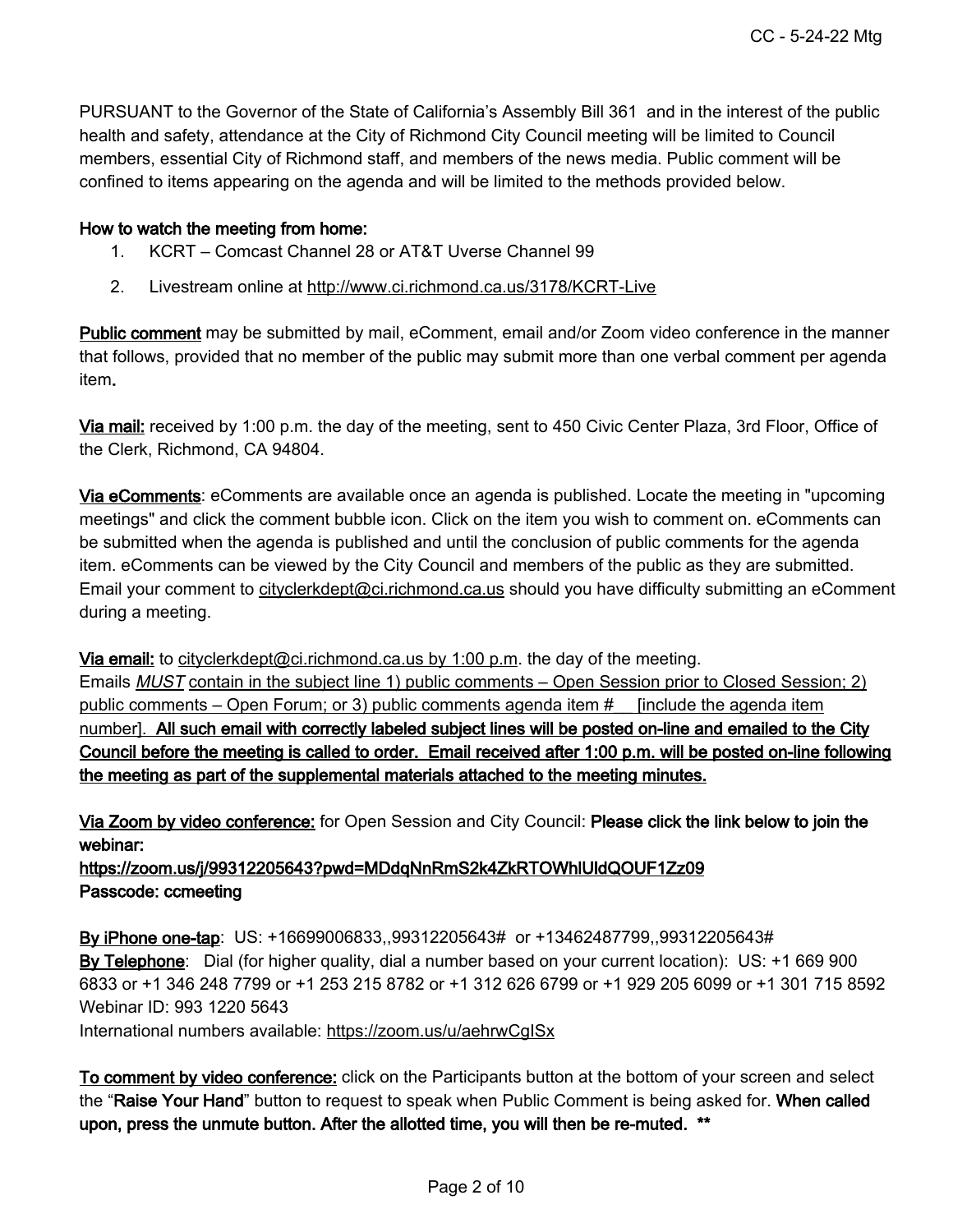To comment by phone: you will be prompted to "Raise Your Hand" by pressing "\*9" to request to speak when Public Comment is asked for. When called upon, you will be asked to unmuted by pressing \*6. After the allotted time, you will then be re-muted. Instructions of how to raise your hand by phone are available at:

[https://support.zoom.us/hc/en-us/articles/201362663 -Joining-a-meeting-by-phone.](https://support.zoom.us/hc/en-us/articles/201362663%20-Joining-a-meeting-by-phone.) \*\*

\*\*The mayor will announce the agenda item number and open public comment when appropriate.

## The City cannot guarantee that its network and/or the site will be uninterrupted. To ensure that the City Council receives your comments, you are strongly encouraged to submit your comments in writing in advance of the meeting.

## AB 361 Procedures in the Event of Technical Difficulties: In the event the meeting broadcast is disrupted, or if a technical issue on the agency's end disrupts public participation, the legislative body board cannot take any further action on the agenda until the technical issue is resolved.

Properly labeled public comments will be considered a public record, put into the official meeting record, available after the meeting as supplemental materials, and will be posted as an attachment to the meeting minutes when the minutes are posted: [http://www.ci.richmond.ca.us/Archive.aspx?AMID=31.](http://www.ci.richmond.ca.us/Archive.aspx?AMID=31)

**Procedures for Removing Items from the Consent Calendar:** Members of the public who request to remove an item from the consent calendar must first discuss the item with a staff member by phone or a back-andforth email discussion, and state the name of the staff member when requesting removal of the item from the consent calendar (by 2 p.m. the day of the meeting).

Any member of the City Council who would like to remove an item from the consent calendar must notify the appropriate staff person and the City Clerk's Office prior to the meeting. Although members of the City Council are encouraged to ask questions and share concerns with staff ahead of the meeting, they are not required to do so.

The Clerk's Office must be informed of any requests to remove items from the Consent Calendar. Items removed from the Consent Calendar shall be placed at the end of the agenda for consideration.

Accessibility for Individuals with Disabilities: Upon request, the City will provide for written agenda materials in appropriate alternative formats, or disability-related modification or accommodation, including auxiliary aids or services and sign language interpreters, to enable individuals with disabilities to participate in and provide comments at/related to public meetings. Please submit a request, including your name, phone number and/or email address, and a description of the modification, accommodation, auxiliary aid, service or alternative format requested at least two days before the meeting. Requests should be emailed to [cityclerkdept@ci.richmond.ca.us](mailto:cityclerkdept@ci.richmond.ca.us) or submitted by phone at 510-620-6513, ext. 9, or 510-620-6509. Requests made by mail to City Clerk's Office, City Council meeting, 450 Civic Center Plaza, Richmond, CA 94804 must be received at least two days before the meeting. Requests will be granted whenever possible and resolved in favor of accessibility.

**Effect of Advisory on In-person public participation:** During the pendency of Assembly Bill 361, the language in this Advisory portion of the agenda supersedes any language contemplating in-person public comment.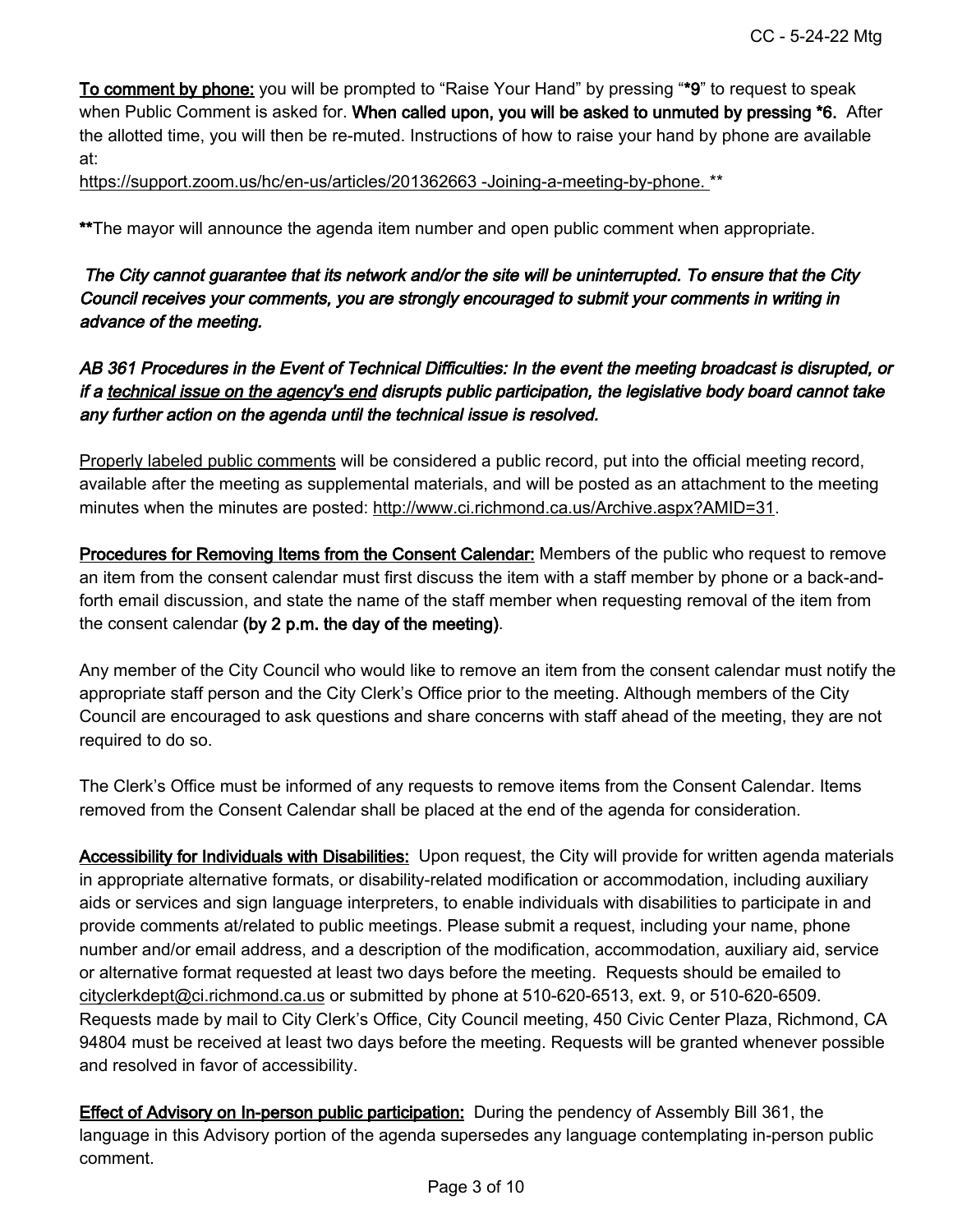Disclaimer: The City Clerk's Office translates agendas to enhance public access. Translated agendas are provided as a courtesy and do not constitute legal notice of the meeting or items to be discussed. In case of discrepancy, the English agenda will prevail.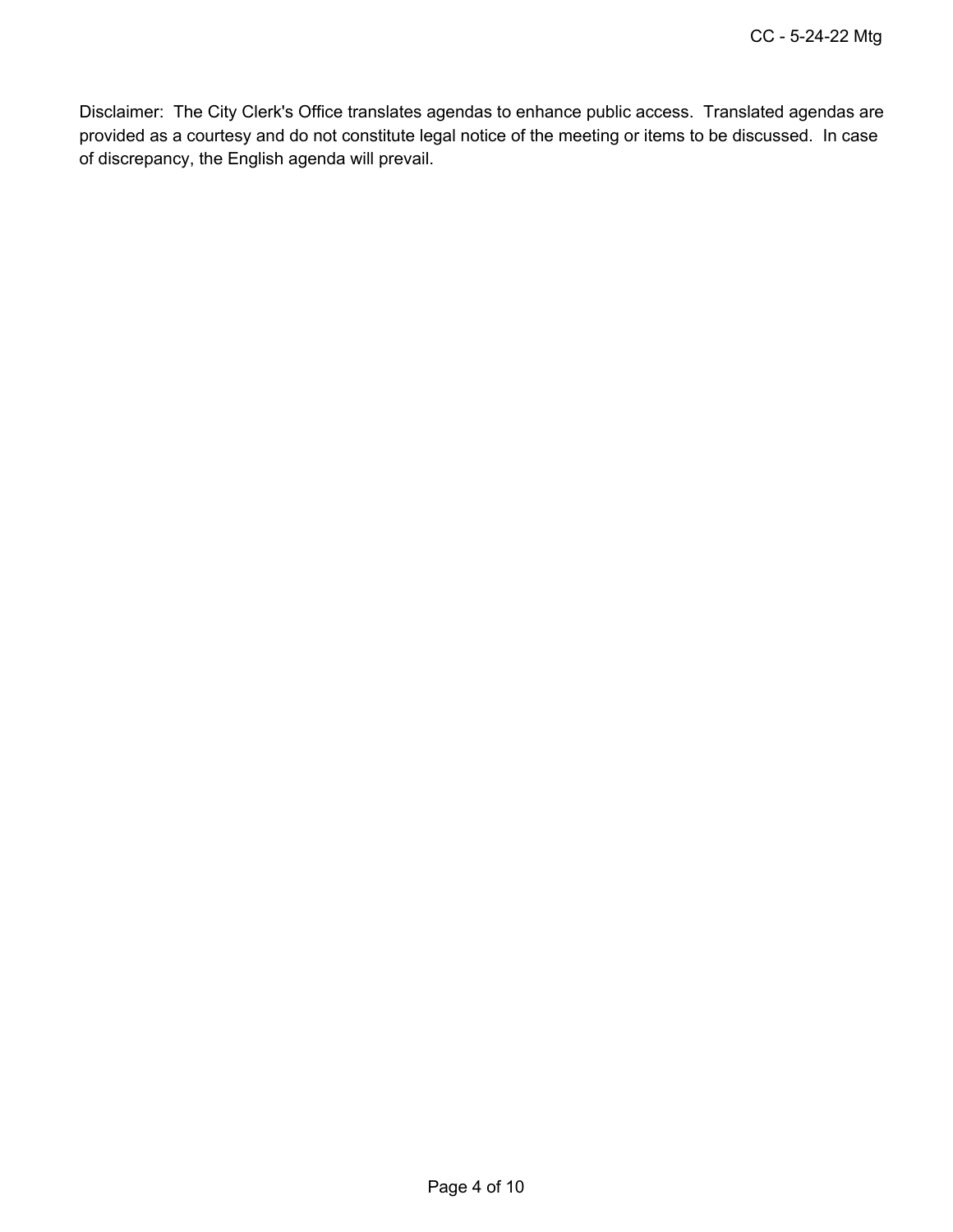#### Pages

### A. OPEN SESSION TO HEAR PUBLIC COMMENT BEFORE CLOSED SESSION

4:00 p.m.

B. ROLL CALL

.

C. CLOSED SESSION

## C.1. LIABILITY CLAIMS (Government Code Section 54956.9)

- 221B, 225, 229 & 235 Tunnel Avenue
- 12200 San Pablo Avenue

### C.2. CONFERENCE WITH LABOR NEGOTIATORS (Government Code Section 54957.6)

• Agency Representatives: Jaclyn Gross and Anil Comelo

Employee organizations:

- 1. SEIU Local 1021 Full Time Unit and Part Time Unit
- 2. IFPTE Local 21 Mid-Level Management Unit and Executive Management Units
- 3. Richmond Police Officers Association RPOA
- 4. Richmond Police Management Association RPMA
- 5. IAFF Local 188
- 6. Richmond Fire Management Association RFMA

#### C.3. CONFERENCE WITH REAL PROPERTY NEGOTIATOR (Government Code Section 54956.8)

• Property: 1324 Canal Boulevard (General Warehouse, Port of Richmond) Agency negotiator: Alan Wolken Negotiating parties: Richmond Grown Under negotiation: Price and terms of payment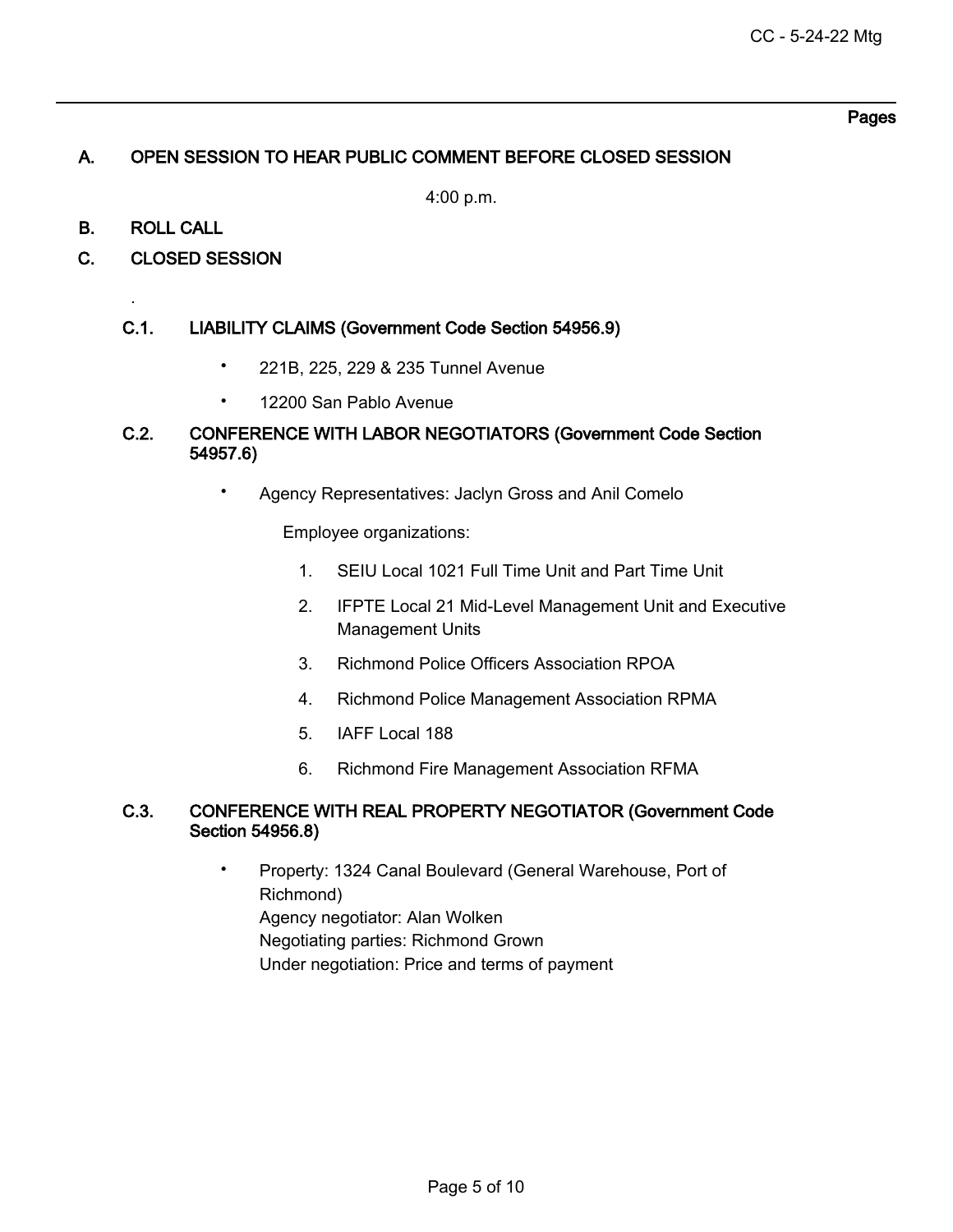#### C.4. CONFERENCE WITH LEGAL COUNSEL - EXISTING LITIGATION (paragraph (1) of Subdivision [d] of Government Code Section 54956.9)

- SPRAWLDEF et al. v. City of Richmond
- The Guidiville Rancheria of California, et al. v. The United States of America, et. al.
- North Coast Rivers Alliance et al./Point Molate Alliance et al. v. City of Richmond

#### C.5. CONFERENCE WITH LEGAL COUNSEL - ANTICIPATED LITIGATION (Significant exposure to litigation pursuant to paragraph (2) or (3) of Subdivision (d) [as applicable] of Government Code Section 54956.9)

• Three cases:

In light of the California Court of Appeal's decision in Fowler v. City of Lafayette, the City Attorney's Office is attaching to this agenda four communications regarding the amended judgment and various agreements related to Point Molate. These letters provide the existing facts and circumstances for going into closed session on these items pursuant to California Government Code Section 54956.9(d)(2) and (e)(3).

D. PUBLIC COMMENT BEFORE CLOSED SESSION (public comment on Closed Session items only)

\_\_\_\_\_\_\_\_\_\_\_\_\_\_\_\_\_\_\_\_\_\_\_\_\_\_\_\_\_\_\_\_\_\_\_\_\_\_\_\_\_\_\_\_\_\_\_\_\_\_\_\_\_\_\_\_

E. ADJOURN TO CLOSED SESSION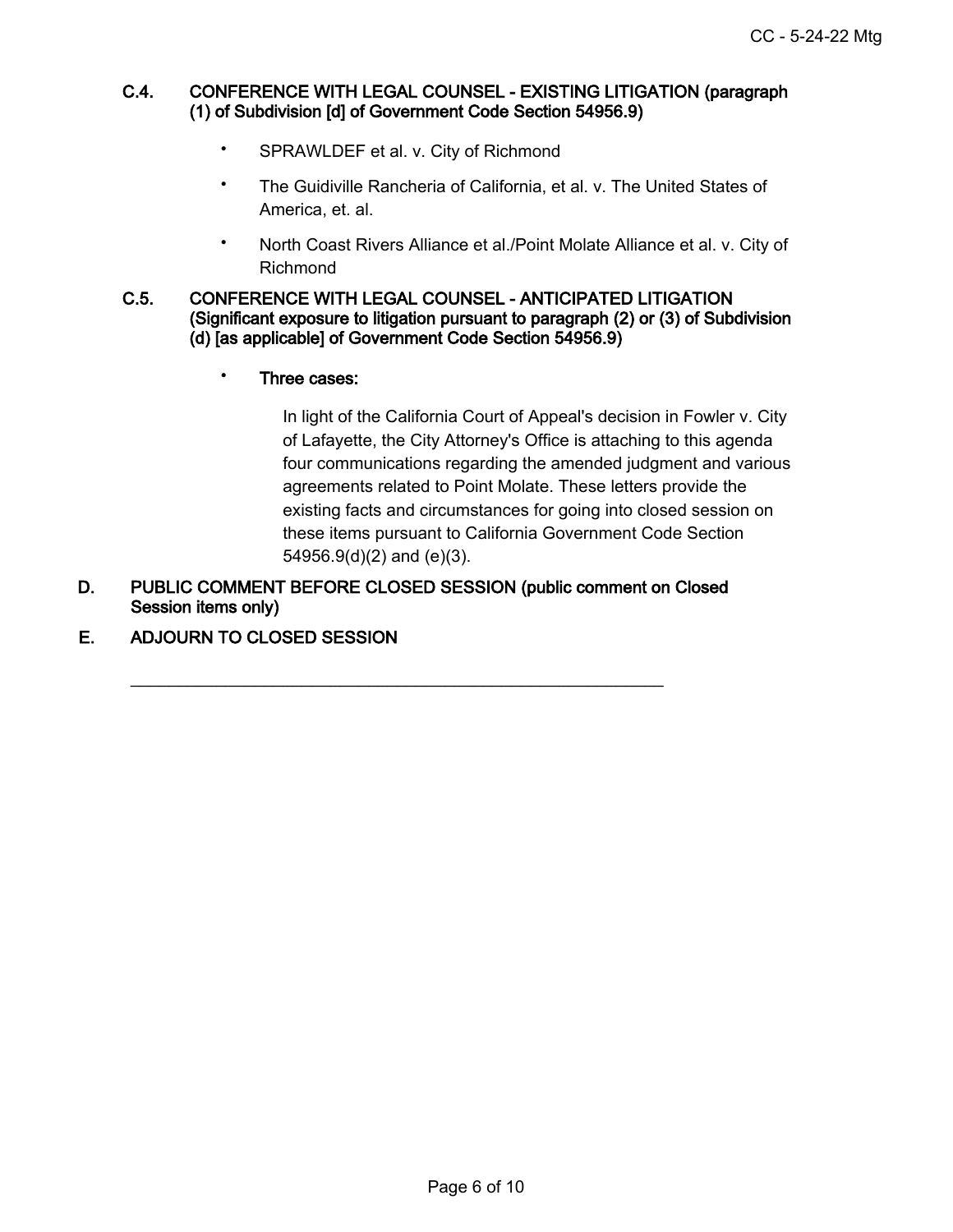11

16

21

## F. REGULAR MEETING OF THE RICHMOND CITY COUNCIL

6:30 p.m.

- G. ROLL CALL
- H. PUBLIC COMMENT INSTRUCTIONAL VIDEO
- I. STATEMENT OF CONFLICT OF INTEREST
- J. AGENDA REVIEW
- K. REPORT FROM THE CITY ATTORNEY OF FINAL DECISIONS MADE DURING CLOSED SESSION
- L. REPORT FROM THE CITY MANAGER (public comment allowed under Open Forum)
- M. CRIME REPORT FROM POLICE CHIEF 4th Tuesday (public comment allowed under Open Forum)
- N. OPEN FORUM FOR PUBLIC COMMENT
- O. CITY COUNCIL CONSENT CALENDAR
	- O.1. City Council

#### O.1.a. Resolution Declaring a Climate Emergency and Opposing the Expansion of Fossil Fuels

ADOPT a resolution reaffirming a climate emergency, committing to policies opposing fossil fuel expansion and accelerating the clean energy transition as part of the safe cities movement, and endorsing the call for a global fossil fuel non-proliferation treaty – Vice Mayor Eduardo Martinez (510-620-6593).

### O.1.b. Resolution Declaring the First Friday in June as Gun Violence Awareness Day

ADOPT a resolution declaring the first Friday in the month of June as Gun Violence Awareness Day in the City of Richmond – Councilmember Demnlus Johnson III (510-620-6568).

#### O.2. Human Resources

#### O.2.a. Proposed Employment Severance Package Agreement with Belinda Brown, Director of Finance

APPROVE proposed severance package agreement with Belinda Brown, Director of Finance – Human Resources Department/City Attorney's Office (Anil Comelo 510-620-6602/Dave Aleshire 510-620- 6509).

#### O.3. Mayor's Office

## O.3.a. Vacant Seats on Richmond Boards, Commissions and Committees 27

ANNOUNCE recent resignations from City of Richmond boards, commissions, and committees, and vacancies as of May 18, 2022, and ask that interested individuals send applications to the City Clerk – Mayor's Office (Mayor Tom Butt 510-620-6503).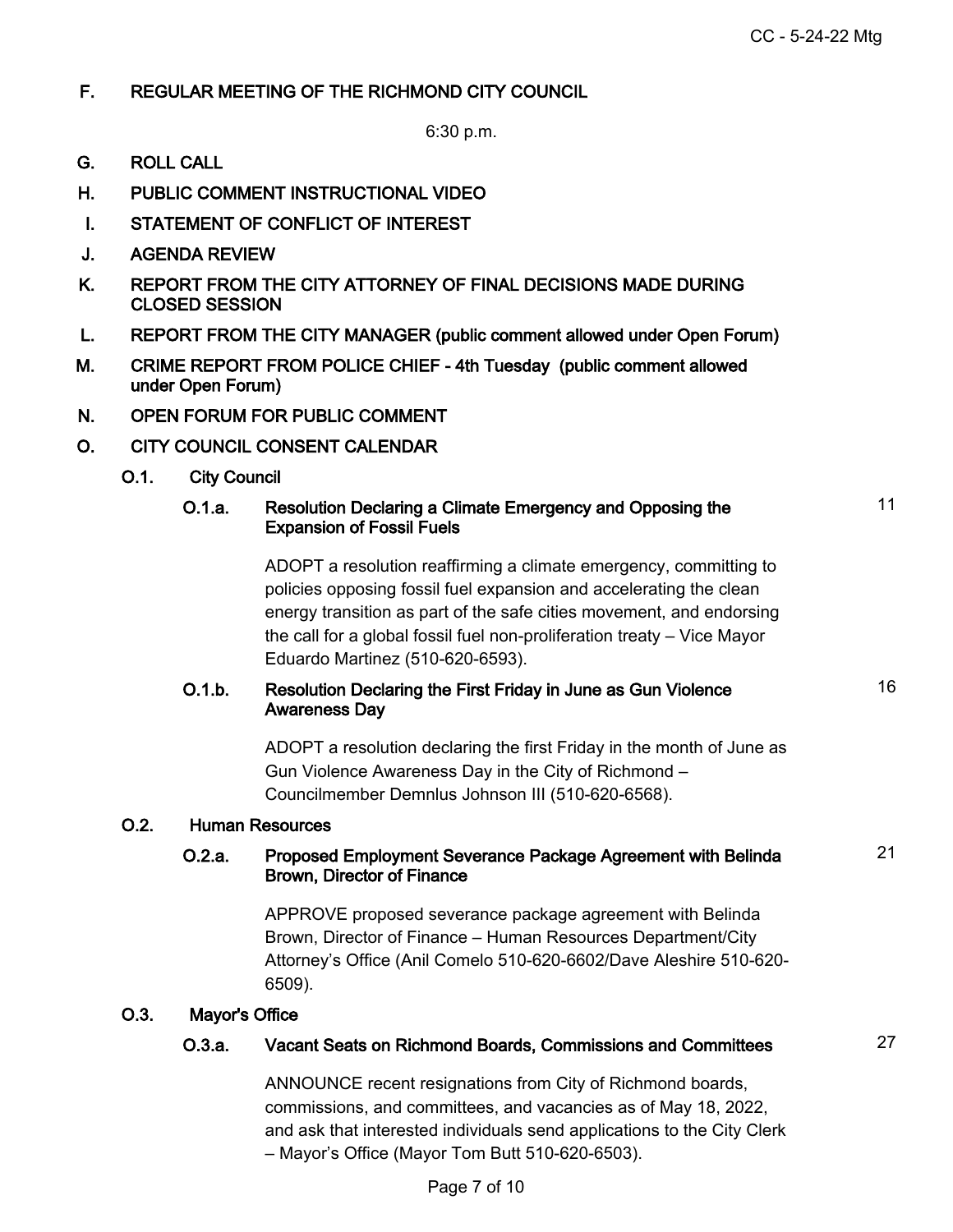## P. PUBLIC HEARINGS

#### P.1. Quarry Residential Project Redesign 31

HOLD a public hearing; and ADOPT a Resolution certifying the Addendum to the Quarry Residential Project Environmental Impact Report (EIR) and adopting a Mitigation Monitoring and Reporting Program (MMRP) and approving a Major Amendment to a previously approved Planned Area Plan; a Density Bonus for the purpose of requesting waivers of certain development standards; a Vesting Tentative Map; and Design Review for the Quarry Residential Project Redesign, subject to conditions of approval – Community Development Department (Lina Velasco/Roberta Feliciano 510-620-6662). This item was continued from the May 17, 2022, meeting.

#### Q. STUDY AND ACTION SESSION

## Q.1. Recognition of National Poetry Month 180

RECEIVE poetry reading from Poet Laureates David Flores and Adriana Avalos in honor of National Poetry Month – Councilmember Melvin Willis (510-412- 2050). This item was continued from the April 26, 2022, meeting.

#### Q.2. PROCLAMATION Honoring the Children's Book Loujain Dreams of Sunflowers and its Co-Author Richmond Resident Uma Mishra-Newbery 186

PROCLAMATION Honoring the Children's Book Loujain Dreams of Sunflowers and its Co-Author Richmond Resident Uma Mishra-Newbery and Proclaiming it a City-Wide Reading Book - Councilmember Gayle McLaughlin (510-620- 6636).

## Q.3. Improve Staff Morale 191

RECEIVE a presentation on ideas to maximize communication, raise employee morale, and to acknowledge the dedication of staff; and provide direction to staff. Councilmember Melvin Willis (510-412-2050) and Councilmember Claudia Jiménez (510) 620-6565. This item was continued from the March 22, 2022, and April 26, 2022, meetings.

## Q.4. Private Landowner Encroachments 209

RECEIVE a report from the City Attorney regarding the legality of staff awarding and transferring city property without approval from the City Council - Councilmember Nathaniel Bates (510-620-6743). This item was continued from the May 17, 2022, meeting.

#### Q.5. The Segal Group Inc., Classification and Compensation Study 211

DIRECT the city manager to release the Class and Compensation Study to the City Council – Mayor's Office (Mayor Tom Butt 510-620-6503). This item was continued from the May 17, 2022, meeting.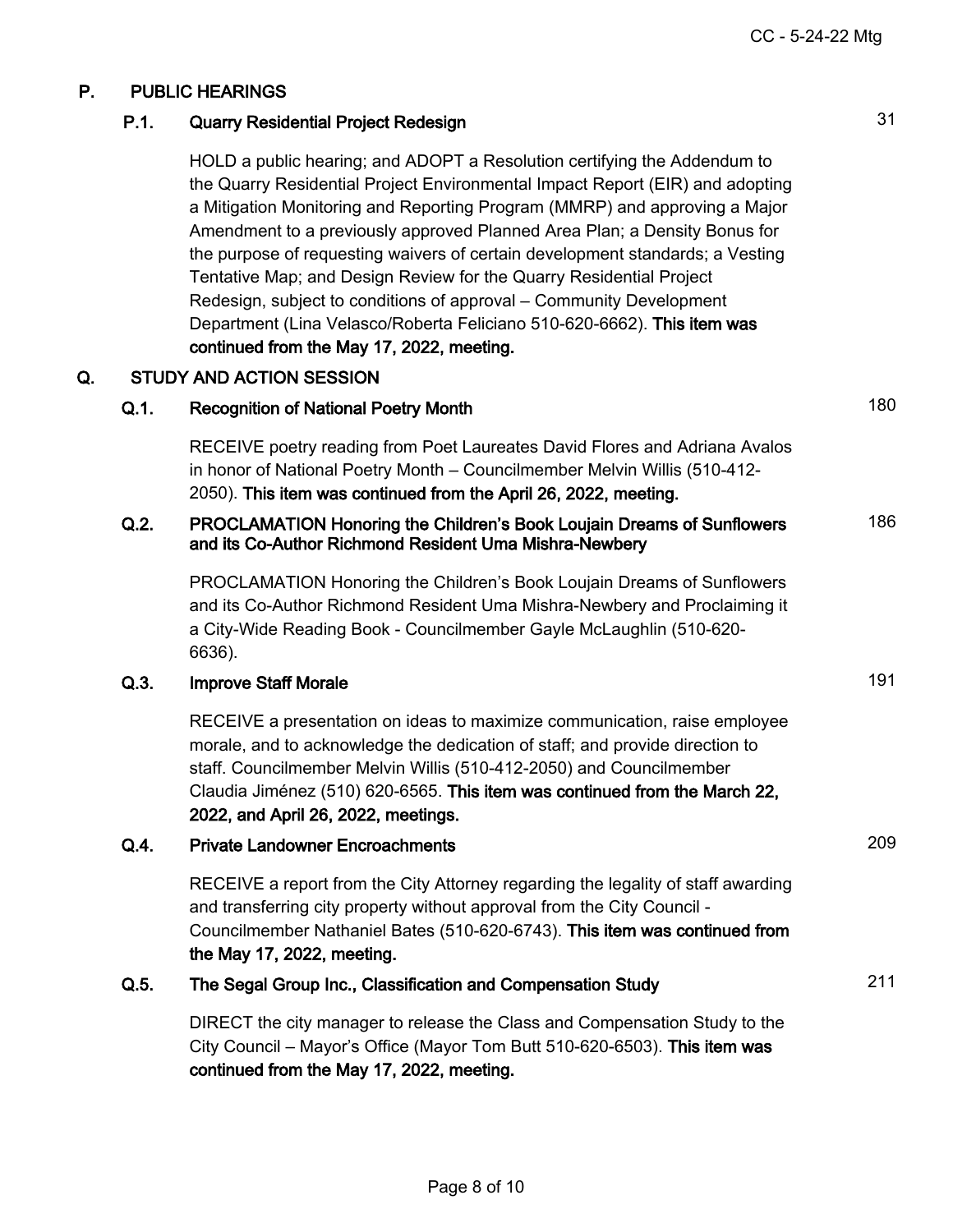| Q.6.  | Contra Costa County Increasing Per Capita Cost for Animal Services in County<br><b>Cities</b>                                                                                                                                                                                                                                                                                                                                                                                                                                                                                                                                                                                                                | 292 |
|-------|--------------------------------------------------------------------------------------------------------------------------------------------------------------------------------------------------------------------------------------------------------------------------------------------------------------------------------------------------------------------------------------------------------------------------------------------------------------------------------------------------------------------------------------------------------------------------------------------------------------------------------------------------------------------------------------------------------------|-----|
|       | RECEIVE a presentation from the Contra Costa County Animal Control<br>Department on the proposed new agreement and increase in fees for service -<br>Councilmember Nathaniel Bates (510-620-6743).                                                                                                                                                                                                                                                                                                                                                                                                                                                                                                           |     |
| Q.7.  | A3 Miles Hall Crisis Hub Program                                                                                                                                                                                                                                                                                                                                                                                                                                                                                                                                                                                                                                                                             | 293 |
|       | RECEIVE a report from the Contra Costa Health Services on the A3 Miles Hall<br>Crisis Hub Program (A3) and Measure X - Councilmember Claudia Jimenez<br>(510-620-6565) and Councilmember Melvin Willis (510-412-2050).                                                                                                                                                                                                                                                                                                                                                                                                                                                                                       |     |
| Q.8.  | Point Molate DDA closing issues - Resolution finding closing conditions not<br>satisfied                                                                                                                                                                                                                                                                                                                                                                                                                                                                                                                                                                                                                     | 309 |
|       | ADOPT a resolution determining that closing conditions have not been satisfied<br>and the sale of property to Winehaven Legacy LLC should not close, and giving<br>notice to Winehaven Legacy LLC and Upstream/Tribe - City Attorney's Office<br>(Dave Aleshire 510-620-6509).                                                                                                                                                                                                                                                                                                                                                                                                                               |     |
| Q.9.  | Presentation of Draft Local Roadway Safety Plan                                                                                                                                                                                                                                                                                                                                                                                                                                                                                                                                                                                                                                                              | 338 |
|       | RECEIVE presentation of draft Local Roadway Safety Plan; and PROVIDE<br>feedback - Public Works Department (Joe Leach/Patrick Phelan 510-307-<br>8111).                                                                                                                                                                                                                                                                                                                                                                                                                                                                                                                                                      |     |
| Q.10. | <b>Street Sweeping</b>                                                                                                                                                                                                                                                                                                                                                                                                                                                                                                                                                                                                                                                                                       | 521 |
|       | DIRECT the city manager to incorporate into the 2022-23 budget funding to<br>provide: new street sweeping signage in neighborhoods that have not<br>previously been signed; repairs/replace existing deteriorated signage in<br>neighborhoods that have previously been signed; sufficient staff and equipment<br>to perform scheduled street sweeping operations in all neighborhoods;<br>sufficient enforcement staff to issue citations for vehicles not moved on<br>designated street sweeping days and times. AUTHORIZE vehicle towing<br>operations in areas where citations have not provided sufficient motivation for<br>residents to move vehicles - Mayor's Office (Mayor Tom Butt 510-620-6503). |     |
| R.    | <b>BUDGET SESSION</b>                                                                                                                                                                                                                                                                                                                                                                                                                                                                                                                                                                                                                                                                                        |     |
| R.1.  | Receive Update on the Refinancing of the Pension Obligation Bonds (POBs)                                                                                                                                                                                                                                                                                                                                                                                                                                                                                                                                                                                                                                     | 562 |
|       | RECEIVE update on the refinancing of the 2005 POBs - Finance Department<br>(Anil Comelo/Delmy Cuellar 510-620-6600).                                                                                                                                                                                                                                                                                                                                                                                                                                                                                                                                                                                         |     |
| R.2.  | <b>Budget Presentation</b>                                                                                                                                                                                                                                                                                                                                                                                                                                                                                                                                                                                                                                                                                   | 566 |
|       | RECEIVE budget presentations from the city manager and the Police and Fire<br>Departments - City Manager's Office/Finance Department (Shasa Curl 510-<br>620-6512/ Delmy Cuellar 510-620-6790/ Mubeen Qader 510-412-2077).                                                                                                                                                                                                                                                                                                                                                                                                                                                                                   |     |